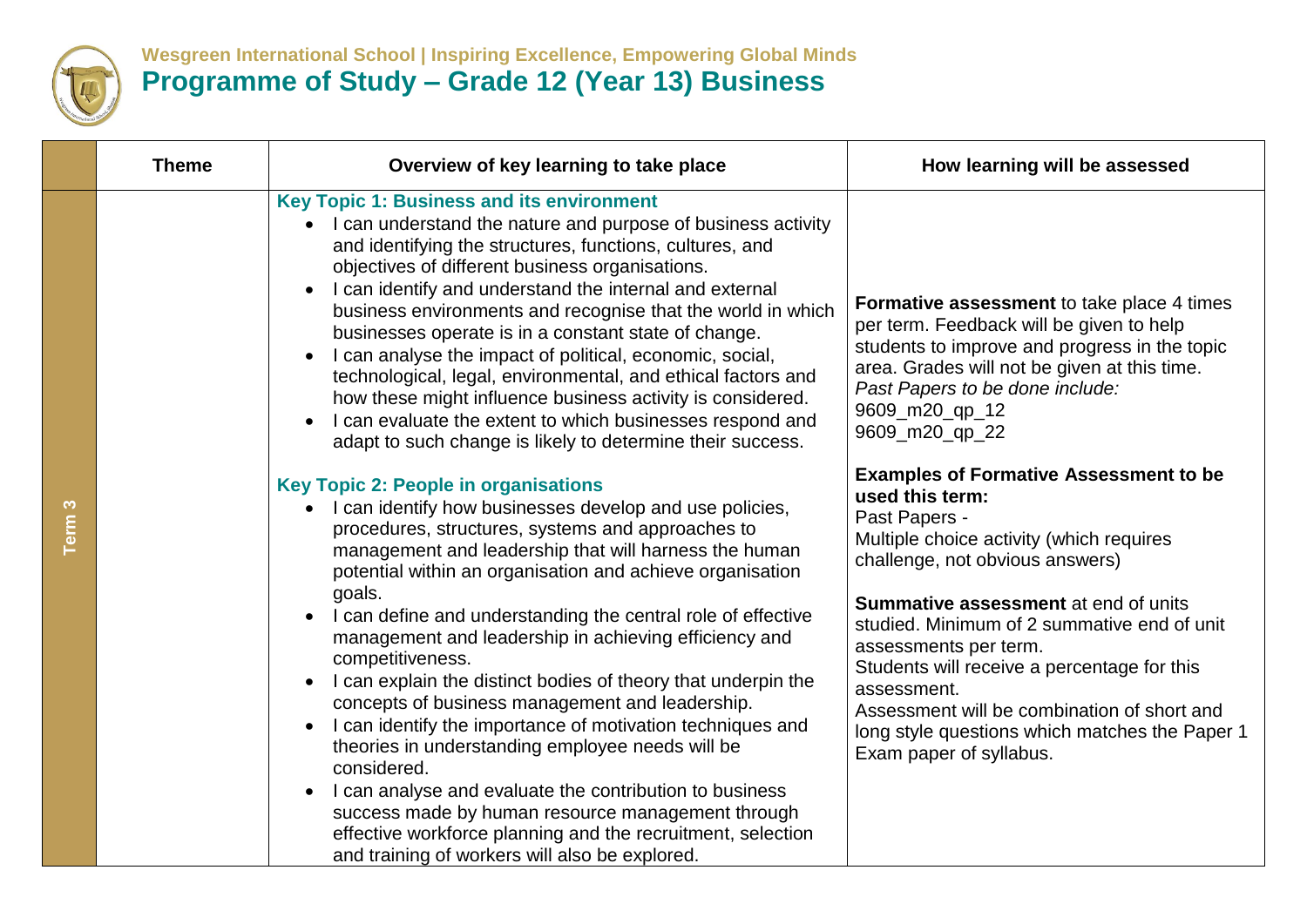| <b>Key Topic 3: Marketing</b>                                                                                          |
|------------------------------------------------------------------------------------------------------------------------|
| I can explain the importance of the marketing function for<br>business competitiveness.                                |
| I can discuss the significance of marketing orientation – the                                                          |
| process of aligning a business to its operating environment,                                                           |
| customers, other stakeholders, and markets.                                                                            |
| I can identify the principles and practices of marketing and its                                                       |
| application to commercial and not-for-profit organisations is                                                          |
| considered.                                                                                                            |
| I can define the relationship between marketing and other<br>business functions such as operations management, finance |
| and human resource management is also considered.                                                                      |
| I can apply marketing concepts and methods to assist                                                                   |
| marketing and business decisions is explored.                                                                          |
| I can explain the marketing objective of satisfying the needs                                                          |
| and wants of customers through effective market research,                                                              |
| applying an appropriate marketing mix and establishing an<br>organisation with a strong customer focus.                |
|                                                                                                                        |
| Key Topic 4: Operations and project management                                                                         |
| I can explain how Operations management is the discipline                                                              |
| of achieving the efficient production/provision of goods and                                                           |
| services.                                                                                                              |
| I can explain and apply Project management as the discipline<br>of managing resources to successfully complete one-off |
| projects. This topic area promotes understanding of                                                                    |
| operations and project decisions and how design, planning,                                                             |
| quality, and workforce issues interrelate to achieve                                                                   |
| operations and project objectives.                                                                                     |
| I can develop an understanding of the benefits and<br>limitations of a variety of techniques and analytical            |
| frameworks used by operations and project managers.                                                                    |
| I can identify and explain how successful operations and                                                               |
| project management, supports effective manufacturing and                                                               |
| service businesses.                                                                                                    |
|                                                                                                                        |
|                                                                                                                        |
|                                                                                                                        |